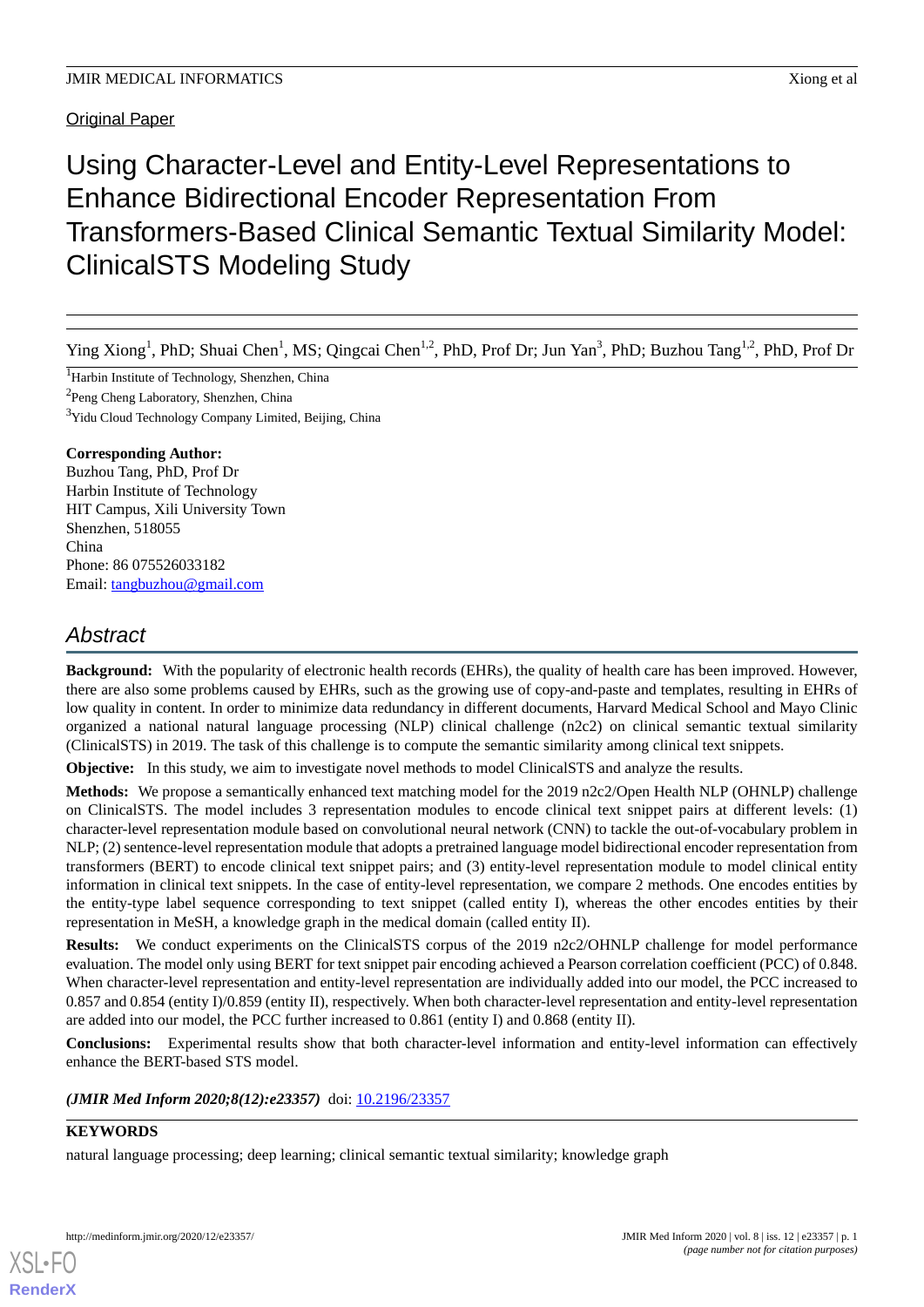# *Introduction*

#### **Background**

Electronic health record (EHR) systems have been widely used in hospitals all over the world for convenience to health information storage, share, and exchange [\[1](#page-6-0)]. In recent years, EHRs have become a key data source for medical research and clinical decision support. Therefore, the quality of EHRs is crucial. However, copy-and-paste and templates are very common in EHR writing [[2](#page-6-1)[,3](#page-6-2)], resulting in EHRs of low quality in content. How to detect copy-and-paste and templates in different documents has become increasingly important for the secondary use of EHRs. This can be regarded as a clinical semantic textual similarity (ClinicalSTS) task, which is also applied to clinical decision support, trial recruitment, tailored care, clinical research [[4](#page-7-0)[-6](#page-7-1)], and medical information services, such as clinical question answering [\[7](#page-7-2),[8\]](#page-7-3) and document classification [[9\]](#page-7-4).

In the past few years, some shared tasks on STS, such as Semantic Evaluation (SemEval), have been launched by different organizers [[10-](#page-7-5)[14\]](#page-7-6). These shared tasks mainly focus on general domains, including newswire, tutorial dialog system, Wikipedia, among others. There has been almost no study on STS in the clinical domain. To boost the development of ClinicalSTS, Wang et al [[15\]](#page-7-7) constructed a clinical STS corpus of 174,629 clinical text snippet pairs from Mayo Clinic. Based on a part of this corpus, BioCreative/OHNLP organizers held the first ClinicalSTS shared pilot task (challenge) in 2018 [[16\]](#page-7-8). A corpus of 1068 clinical text snippet pairs with similarity ranging from 0 to 5 was provided for this shared task. In 2019, the n2c2/OHNLP organizers extended the 2018 shared task corpus and continued to hold ClinicalSTS shared task [\[17](#page-7-9)]. The extended corpus is composed of 2055 clinical text snippet pairs.

In this paper, we introduce our system developed for the 2019 n2c2/OHNLP shared task on ClinicalSTS. The system is based on bidirectional encoder representation from transformers (BERT) [\[18](#page-7-10)] and includes the 2 other types of representations besides BERT: (1) character-level representation to tackle the out-of-vocabulary (OOV) problem in natural language processing (NLP) and (2) entity-level representation to model clinical entity information in clinical text snippets. In the case of entity-level representation, we apply 2 entity-level representations: one encodes entities in a text snippet by the corresponding entity label sequence (called entity I) and the other one encodes entities with their representation on Mesh [[19\]](#page-7-11) (called entity II). Our system achieves the highest Pearson correlation coefficient (PCC) of 0.868 on the corpus of the 2019

n2c2/OHNLP track on ClinicalSTS, which is competitive with other state-of-the-art systems.

### **Related Work**

A model for STS usually consists of 2 modules: a module to encode text snippet (or sentence) pairs and a module for prediction (classification or regression). According to sentence pair encoding, STS models can be classified into the following 2 categories: sentence encoding models and sentence pair interaction models. The sentence encoding models first use Siamese neural network to individually encode 2 sentences with 2 neural networks of the same structure and shared parameters [[20](#page-7-12)[-23](#page-8-0)], then combine the 2 sentences' representation through concatenation, element-wise product, or element-wise difference operations, and finally make a classification or regression prediction via a specific layer such as multilayer perceptron (MLP) [\[24](#page-8-1)]. The main limitation of the sentence pair encoding models is that they ignore word-level interactions. The sentence pair interaction models adopt matching-aggregation architectures to encode word-level interactions [[25](#page-8-2)[,26](#page-8-3)]. These models first build an interaction matrix and then use a convolutional neural network (CNN) [[27](#page-8-4)] and long short-term memory [[28\]](#page-8-5) with attention mechanism [\[29](#page-8-6),[30\]](#page-8-7) and hierarchical architecture [\[31](#page-8-8)] to obtain aggregated matching representation for final prediction.

In recent years, pretrained language models good at capturing sentence-level semantic information, such as BERT [\[18\]](#page-7-10), XLNet [[32\]](#page-8-9), RoBERTa [\[33](#page-8-10)], have been proved to significantly improve downstream tasks. However, most pretrained language models are at the token level. In order to tackle the inherent OOV problem of NLP, character-level representation is also considered in various NLP tasks, such as named entity recognition [[34-](#page-8-11)[36](#page-8-12)] and entity normalization [\[37](#page-8-13)], and brings improvements. Besides, researchers have started investigating how to use entity-level representation in NLP tasks [[38,](#page-8-14)[39](#page-9-0)].

# *Methods*

# **Data Set**

The n2c2/OHNLP organizers manually annotated a total of 2055 clinical text snippet pairs by 2 medical experts for the ClinicalSTS task, where 1643 pairs are used as the training set and 412 as the test set. The similarity of each clinical text snippet pair is measured by PCC ranging from 0 to 5, where 0 means that 2 clinical text snippets are absolutely different, and 5 means that 2 clinical text snippets are entirely semantically equal. All clinical text snippets are selected from deidentified EHRs. [Table](#page-2-0) [1](#page-2-0) gives examples of each score.

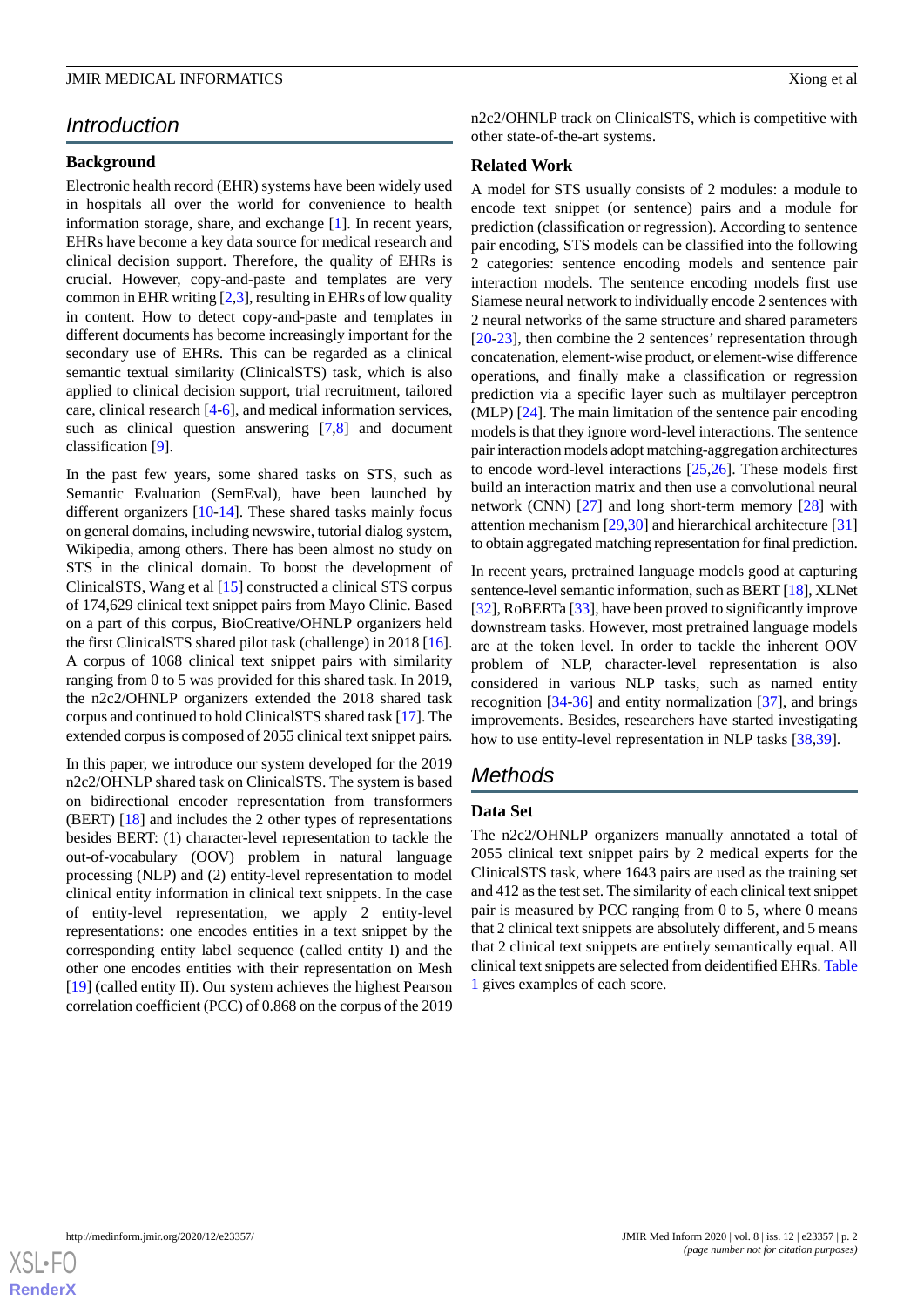<span id="page-2-0"></span>Table 1. Examples of ClinicalSTS<sup>a</sup>.

| Score          | Example of clinical text snippet pair                                                                                                            |  |
|----------------|--------------------------------------------------------------------------------------------------------------------------------------------------|--|
| $\theta$       | The 2 sentences are completely dissimilar                                                                                                        |  |
|                | S1: The patient has missed 0 hours of work in the past seven days for issues not related to depression.                                          |  |
|                | S2: In the past year the patient has the following number of visits: none in the hospital none in the er and one as an outpatient.               |  |
| 1              | The 2 sentences are not equivalent but have the same topic                                                                                       |  |
|                | S1: There is no lower extremity edema present bilaterally.                                                                                       |  |
|                | S2: There is a $2+$ radial pulse present in the upper extremities bilaterally.                                                                   |  |
| $\overline{2}$ | The 2 sentences are not equivalent but share some details                                                                                        |  |
|                | S1: I met with the charge nurse and reviewed the patient's clinical condition.                                                                   |  |
|                | S2: I have reviewed the relevant imaging and medical record.                                                                                     |  |
| 3              | The 2 sentences are roughly equivalent but some important information differs                                                                    |  |
|                | S1: I explained the diagnosis and treatment plan in detail, and the patient clearly expressed understanding of the content reviewed.             |  |
|                | S2: Began discussion of diagnosis and treatment of chronic pain and chronic fatigue; patient expressed understanding of the content.             |  |
| 4              | The 2 sentences are mostly equivalent and only a little detail is different                                                                      |  |
|                | S1: Albuterol [PROVENTIL/VENTOLIN] 90 mcg/Act HFA Aerosol 2 puffs by inhalation every 4 hours as needed.                                         |  |
|                | S2: Albuterol [PROVENTIL/VENTOLIN] 90 mcg/Act HFA Aerosol 1-2 puffs by inhalation every 4 hours as needed #1 each.                               |  |
| 5              | The 2 sentences mean the same thing, they are absolutely equivalent                                                                              |  |
|                | S1: Goals/Outcomes: Patient will be instructed in a home program, demonstrate understanding, and state the ability to continue<br>independently. |  |
|                | S2: Patient will be instructed in home program, demonstrate understanding, and state ability to continue independently-ongoing.                  |  |

<sup>a</sup>ClinicalSTS: clinical semantic textual similarity.

#### <span id="page-2-1"></span>**Models**

[Figure 1](#page-2-1) presents an overview architecture of our model. In this model, we first use 3 representation modules at different levels to encode input text snippet pairs, that is, character-level, sentence-level, and entity-level representation modules, and then feed them to MLP for prediction.

Figure 1. Overview architecture of our model for the ClinicalSTS track of the 2019 n2c2/OHNLP challenge. BERT: bidirectional encoder representation from transformers; ClinicalSTS: clinical semantic textual similarity; CNN: convolutional neural network; MLP: multilayer perceptron; PCC: Pearson correlation coefficient; [CLS]: the representation of sentence pair with BERT.



 $X$ SL • **[RenderX](http://www.renderx.com/)**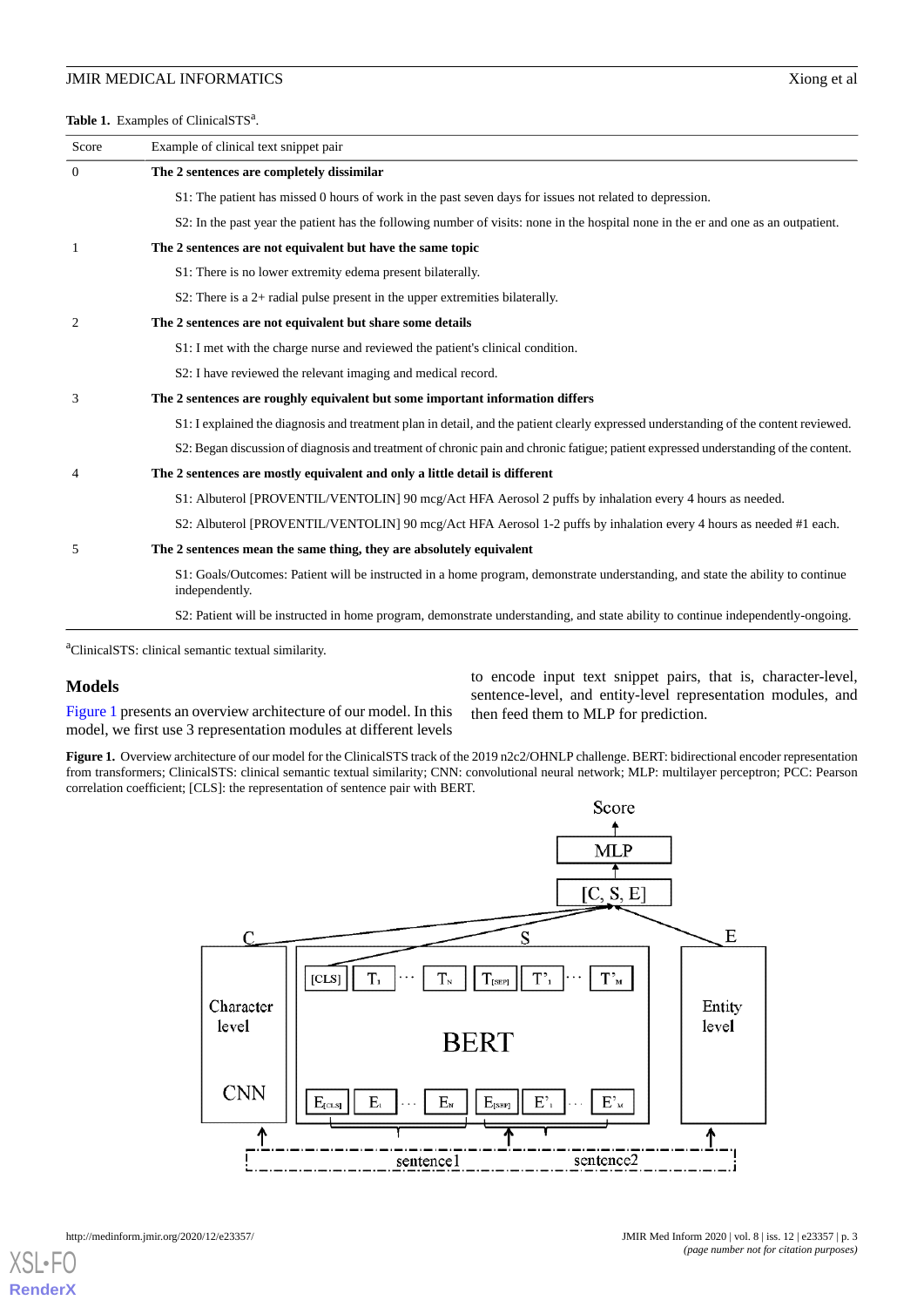#### *Character-Level Representation*

In order to tackle the OOV problem in NLP, following [\[34](#page-8-11)-[37\]](#page-8-13), given a pair of clinical text snippets (a, b), we first apply character-level CNN on each token to obtain its character-level representation, and then apply max pooling operation on all tokens in a and b to obtain the character-level representation of (a, b), denoted by C. We model the character-level representation with CNN, because there is no significant difference in using CNN and long short-term memory, according to previous studies [\[40](#page-9-1),[41\]](#page-9-2).

#### *Sentence-Level Representation*

<span id="page-3-0"></span>We use BERT to encode the input clinical text snippet pair  $(a, a)$ b) and obtain its sentence-level representation, denoted by  $S =$ BERT(a, b).

**Figure 2.** Entity-level representation.

### *Entity-Level Representation*

We first deploy cTAKES [\[42](#page-9-3)], a popular clinical NLP tool, to extract entity mentions from text snippets, and then propose 2 methods to obtain the entity-level representations of the text snippets according to the extracted entity mentions, as shown in [Figure 2.](#page-3-0) cTAKES can extract 9 kinds of entities: AnatomicalSiteMention, DiseaseDisorderMention, FractionAnnotation, MedicationMention, Predicate, ProcedureMention, RomanNumeralAnnotation, SignSymptomMention, and Temporal Information.



In the first method for entity-level representation (entity I), we convert text snippet a and b into entity-type sequences corresponding to them, and then deploy attention-based CNN [[27\]](#page-8-4) on the pair of the entity-type sequences in the following way:

# $E = BCNN(es_a, es_b)$  (1)

where  $es_a$  is the entity label sequence of text snippet a,  $es_b$  is the entity label sequence of text snippet b, BCNN is basic bi-CNN, and E is the entity-level representation of  $(es_a, es_b)$ . For example, given a text snippet b "Zocor 40 mg tablet 1 tablet by mouth one time daily." shown in [Figure 2](#page-3-0), cTAKES first extracts 3 medication mentions {"Zocor", "tablet", "tablet"} and 1 anatomical mention {"mouth"}, and then we obtain the entity-type sequence corresponding to text snippet b: "MedicationMetion O O MedicationMetion O MedicationMetion O AnatomicalSiteMention O O O O". In this entity-type sequence, "O" stands for "Other."

The second method for entity-level representation (entity II) first directly adopts entity representation learned by TransE [[43\]](#page-9-4) on an external knowledge graph (KG; Mesh in this study), and then applies average pooling operation on all entities individually in sentences a and b to get entity-level representations of a (denoted by  $eg_a$ ) and b (denoted by  $eg_b$ ) respectively, and finally aggregates their representations using equation 2.

$$
E = \tanh (W_e[eg_a - eg_b; eg_a * eg_b] + b_e)
$$
 (2)

where "[;]" denotes concatenation operation,  $W_e$  is a weight matrix, and  $b_e$  is a bias vector.

#### *MLP Layer*

To aggregate the information of 3 modules, we concatenate them together:

$$
f = [S; C; E] (3)
$$



[XSL](http://www.w3.org/Style/XSL)•FO **[RenderX](http://www.renderx.com/)**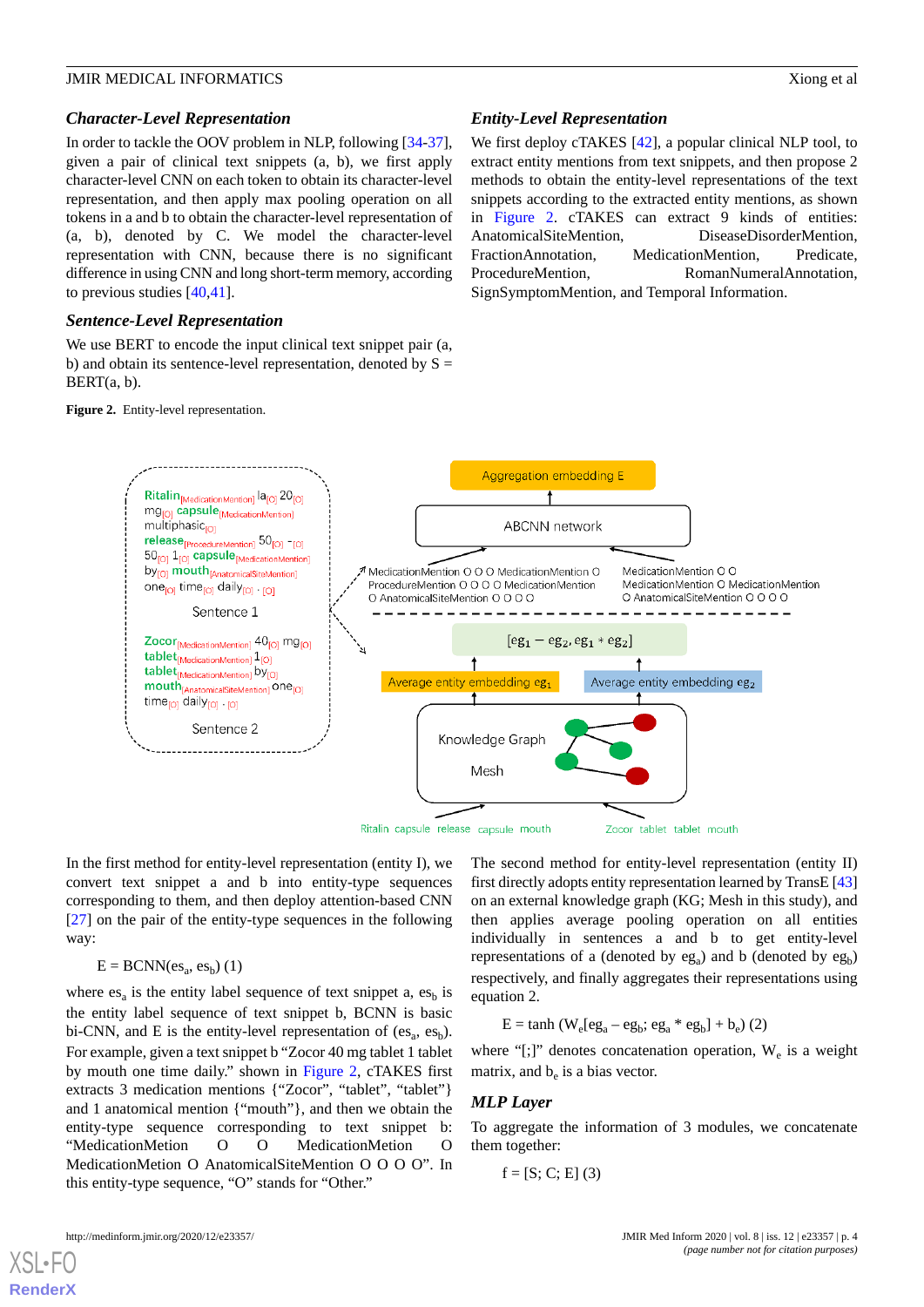Then, we use MLP (as shown in equation 4) to predict the STS score  $p_{score}$  of  $(a, b)$  as follows:

 $p_{score} = MLP(Wf + b)$  (4)

where W is a weight matrix, and b is a bias vector.

The loss function used in our model is the minimum square error (MSE) function:

 $Loss = MSE(p_{score} - g_{score})$  (5)

where  $g_{\text{score}}$  is the gold-standard score.

#### *Experimental Setting*

Before conducting experiments, we preprocess the corpus using the following simple rules: (1) convert clinical text snippets into lowercase; (2) tokenize clinical text snippets using special symbols, such as "[", "]", "/", ",", and " $\cdots$ , and keep them unstained in some situations such as "." in decimals. The hyperparameters of our model are shown in [Table 2](#page-4-0). Other parameters are optimized via fivefold cross validation on the training set. The pretrained BERT model used for text snippet pair representation in our experiments is [BERT-Base, Uncased] [[44\]](#page-9-5). We train all model parameters simultaneously, set epochs as 12, and save the last checkpoints as the final models. The performance of all models is measured by PCC.

| Parameters                               | Value              |  |
|------------------------------------------|--------------------|--|
| Learning rate                            | $2 \times 10^{-5}$ |  |
| Sequence length of BERT <sup>a</sup>     | 380                |  |
| Epochs                                   | 12                 |  |
| Batch size                               | 20                 |  |
| Knowledge graph embedding dimension d    | 100                |  |
| Character-level kernel size              | 3                  |  |
| Convolution kernels of BCNN <sup>b</sup> | 50                 |  |

<span id="page-4-0"></span>**Table 2.** Hyperparameters setting of our model.

<sup>a</sup>BERT: bidirectional encoder representation from transformers. <sup>b</sup>BCNN: Basic bi-CNN.

Kernel size of BCNN 3 Word embedding dimension of entity I 50

# *Results*

[Table 3](#page-5-0) shows the overall results of our proposed model. Our model achieves the highest PCC of 0.868, which is competitive with other state-of-the-art models proposed for the 2019 n2c2/OHNLP track on ClinicalSTS. The model using entity II is better than that using entity I by 0.007 in PCC, indicating that entity II is a better supplement to BERT than entity I. When character-level representation is removed, the PCC of our model decreases to 0.859 (entity I) and 0.854 (entity II). When entity-level representation is removed, the PCC of our model decreases to 0.858. When both types of representations are removed, the PCC of our model further decreases to 0.848. The results indicate that both character-level representation and entity-level representation are supplementary to BERT. Although the improvements individually from entity I and character-level text snippet representation are more remarkable than entity II, the improvement from the combination of entity

I and character-level representation is much smaller than the combination of entity II and character-level representation. It is because both character-level representation and entity I come from text snippets, whereas entity II comes from external KG. The diversity between character-level representation and entity II is much larger than that between character-level representation and entity I. It is interesting that our model is not further improved when both entity I and entity II are considered in our model at the same time, which may be also because of the diversity.

Moreover, we investigate the effect of the domain-specific pretrained BERT models [\[45](#page-9-6),[46\]](#page-9-7) on our model. We replace the pretrained BERT model in the general domain, [BERT-Base, Uncased] [\[44](#page-9-5)], by the pretrained BERT model in the clinical domain [\[45](#page-9-6)] to obtain a new model. The highest PCC of the new model is 0.872, which is slightly better than our previous model, indicating that the domain-specific pretrained BERT model is beneficial to our model.

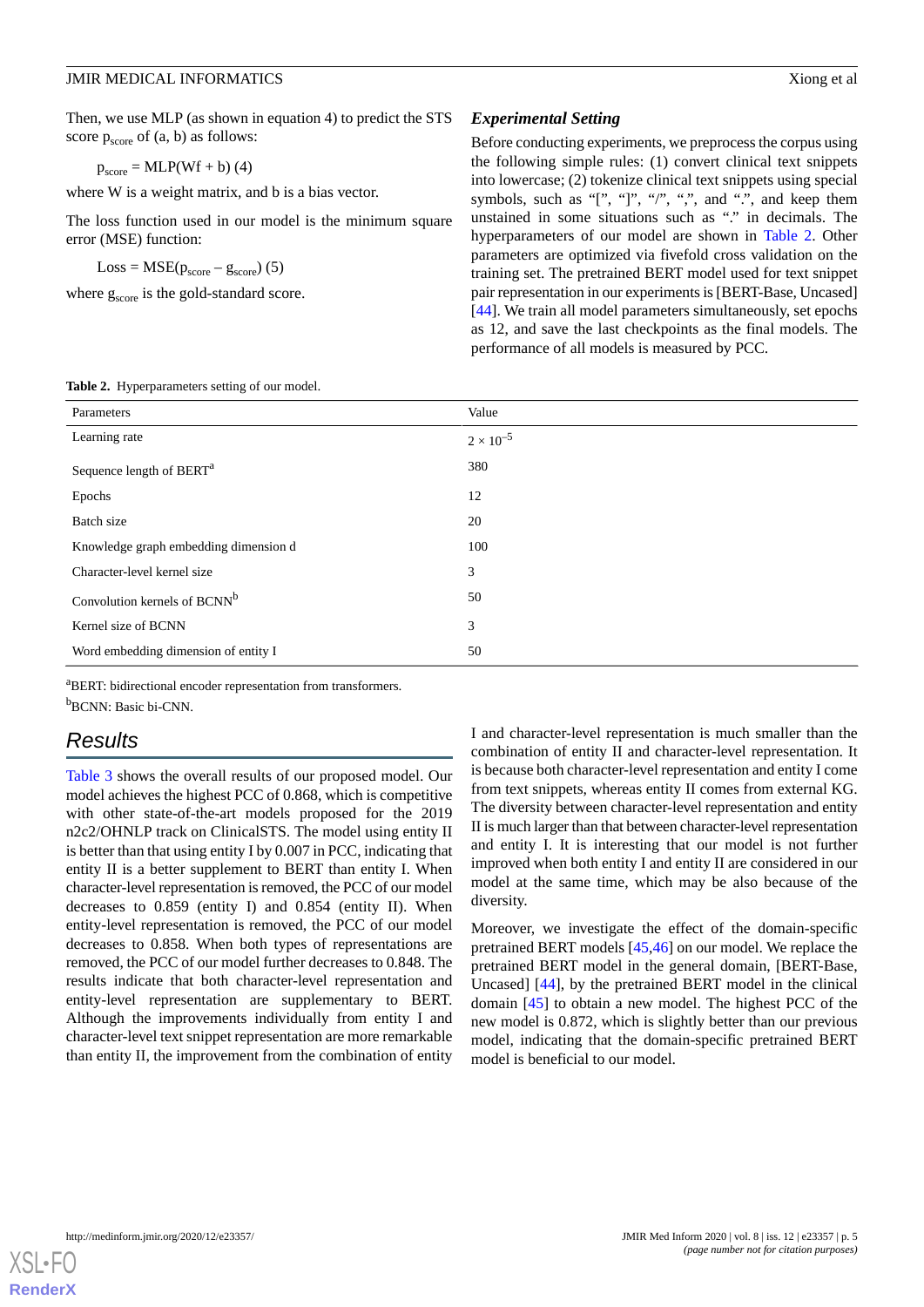<span id="page-5-0"></span>**Table 3.** Pearson correlation coefficient of our model on the test set.

| Model and setting                                    | PCC <sup>a</sup> |
|------------------------------------------------------|------------------|
| Our model                                            |                  |
| Entity I                                             | 0.861            |
| Entity II                                            | $0.868^{\rm b}$  |
| Entity $I +$ Entity II                               | 0.862            |
| Without character -level text snippet representation |                  |
| Entity I                                             | 0.859            |
| Entity II                                            | 0.854            |
| Without entity-level representation                  | 0.858            |
| Without both                                         | 0.848            |

a PCC: Pearson correlation coefficient.

b<sub>The highest PCC</sub>.

# *Discussion*

#### **Error Analysis**

Although the proposed model achieves competitive performance, there are also some errors. To analyze these errors, we look into samples for which the difference between the predicted STS score and gold-standard similarity score is greater than 1.0 and find that the main errors can be classified into 2 types.

The first type of error is related to polarity of clinical text snippets as our model is insensitive to positive and negative words. For example, as shown in [Table 4,](#page-5-1) because both clinical text snippets in example 1 depict coughing up, their STS score predicted by our model is 2.5, but their gold-standard STS score is 1.0 as the polarity of the first text snippet is positive, whereas that of the second text snippet is negative. The second type of error is related to prescriptions that include medication names, usages, and dosages. For example, the gold-standard STS score of example 2 in [Table 4](#page-5-1) is 1.0 as the medications in the 2 text snippets are completely different, but the STS score of the example predicted by our model is 2.5 as some other words are the same in the 2 text snippets. Just because our model cannot extract medical information comprehensively, there are lots of errors of the second type. For further improvement, we need a comprehensive information extraction module to extract polarity information and medications with usage and dosage attributes besides the current 9 kinds of clinical entities. A possible way is to integrate the existing tools specifically for polarity information extraction (such as SenticNet [[47\]](#page-9-8)) or medication extraction (such as MedEx [[48\]](#page-9-9)) into our model. We also find that the scores of mispredictions are close to 2.5, which may be caused by the different STS score distributions of the training and test sets. As shown in [Figure 3](#page-6-3), the STS scores of most sentence pairs in the training set concentrate in [2.5, 3.5], whereas those in the test set concentrate in [0.5, 1.5]. The difference is remarkable. It is reasonable to obtain the STS scores of mispredictions around the average score of the training set.

<span id="page-5-1"></span>

| Number | Example                                                                                                                                                                                                  |
|--------|----------------------------------------------------------------------------------------------------------------------------------------------------------------------------------------------------------|
|        | Sentence 1: respiratory: positive for coughing up mucus (phlegm), dyspnea and wheezing.<br>Sentence 2: negative for coughing up blood and dry cough.<br>Gold-standard: 1.0<br>Predicted: 2.5             |
|        | Sentence 1: ibuprofen [motrin] 800 mg tablet 1 tablet by mouth four time a day as needed.<br>Sentence 2: lisinopril 10 mg tablet 1 tablet by mouth one time daily.<br>Gold-standard: 1.0<br>Predict: 2.4 |

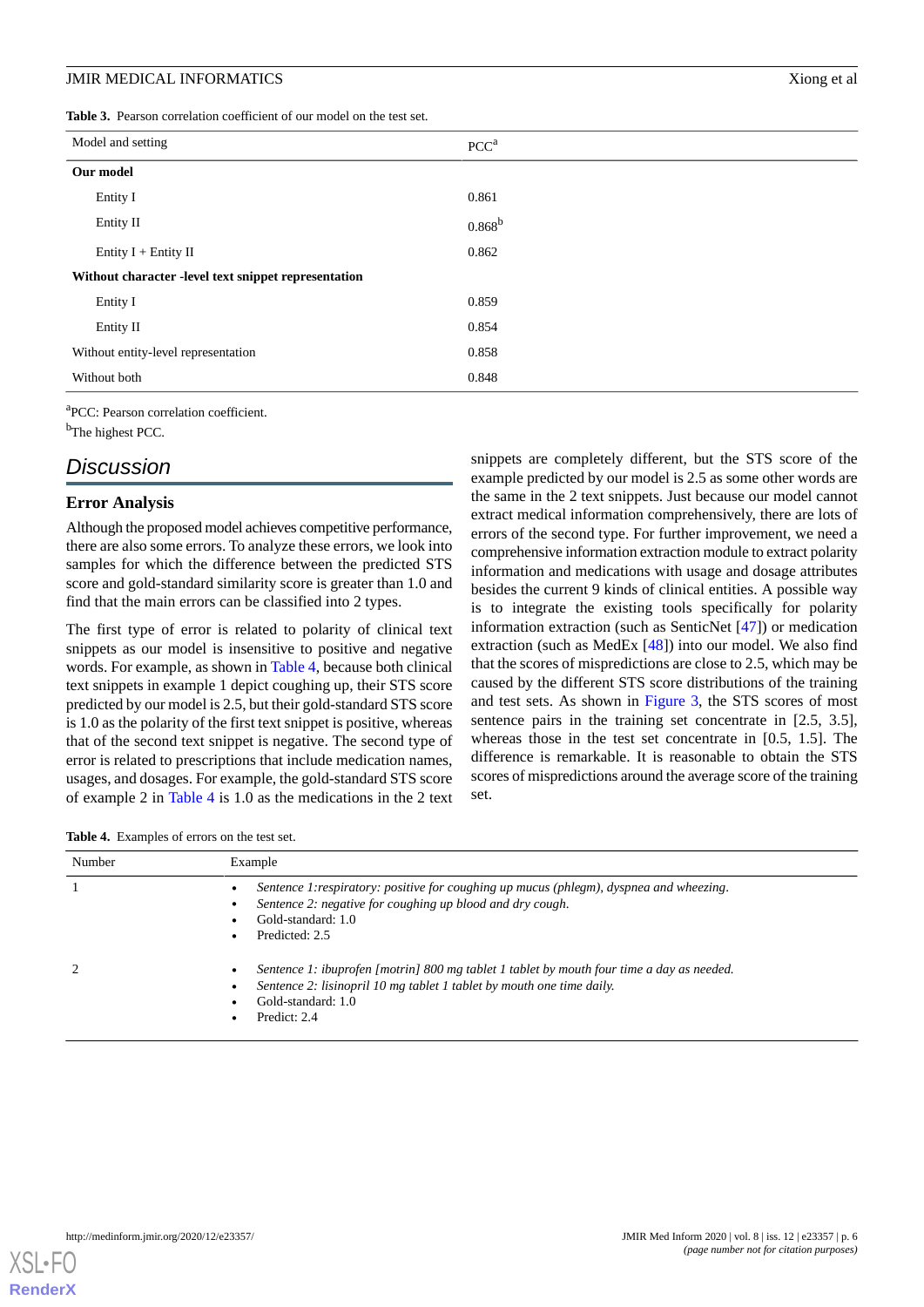<span id="page-6-3"></span>

# **Effect of Entity-Level Representation**

Although the results in [Table 3](#page-5-0) show that any one of the 2 entity-level representations enhances the BERT-based model, some limitations also exist. In the case of entity I, we only consider type semantic information, but no entity semantic information. In the case of entity II, only about 20% (220/1080) of clinical entities recognized by cTAKES [\[42](#page-9-3)] can be mapped to Mesh via dictionary look-up. There are 2 directions for improvement: (1) introduce entity semantic information into entity I, and (2) improve entity mapping performance in entity II and find a larger KG instead of Mesh.

#### **Conclusions**

In this paper, we propose an enhanced BERT-based model for ClinicalSTS by introducing a character-level representation and an entity-level representation. Experiments on the 2019 n2c2/OHNLP track on ClinicalSTS in 2019 indicate that both the character-level representation and the entity-level representation can enhance the BERT-based ClinicalSTS model, and our enhanced BERT-based model achieves competitive performance with other state-of-the-art models. In addition, domain-specific pretrained BERT models are better than general pretrained BERT models.

# **Acknowledgments**

This paper is supported in part by grants: National Natural Science Foundations of China (U1813215, 61876052, and 61573118), Special Foundation for Technology Research Program of Guangdong Province (2015B010131010), National Natural Science Foundations of Guangdong, China (2019A1515011158), Guangdong Province Covid-19 Pandemic Control Research Fund (2020KZDZX1222), Strategic Emerging Industry Development Special Funds of Shenzhen (JCYJ20180306172232154 and JCYJ20170307150528934), and Innovation Fund of Harbin Institute of Technology (HIT.NSRIF.2017052).

#### <span id="page-6-1"></span><span id="page-6-0"></span>**Conflicts of Interest**

None declared.

## <span id="page-6-2"></span>**References**

[XSL](http://www.w3.org/Style/XSL)•FO **[RenderX](http://www.renderx.com/)**

- 1. Evans R. Electronic Health Records: Then, Now, and in the Future. Yearb Med Inform 2016 May 20;Suppl 1:S48-S61 [[FREE Full text](http://www.thieme-connect.com/DOI/DOI?10.15265/IYS-2016-s006)] [doi: [10.15265/IYS-2016-s006](http://dx.doi.org/10.15265/IYS-2016-s006)] [Medline: [27199197](http://www.ncbi.nlm.nih.gov/entrez/query.fcgi?cmd=Retrieve&db=PubMed&list_uids=27199197&dopt=Abstract)]
- 2. Markel A. Copy and paste of electronic health records: a modern medical illness. Am J Med 2010 May;123(5):e9. [doi: [10.1016/j.amjmed.2009.10.012\]](http://dx.doi.org/10.1016/j.amjmed.2009.10.012) [Medline: [20399309\]](http://www.ncbi.nlm.nih.gov/entrez/query.fcgi?cmd=Retrieve&db=PubMed&list_uids=20399309&dopt=Abstract)
- 3. Kettl PA. A Piece of My Mind. JAMA 1992 Feb 12;267(6):798. [doi: [10.1001/jama.1992.03480060040014\]](http://dx.doi.org/10.1001/jama.1992.03480060040014)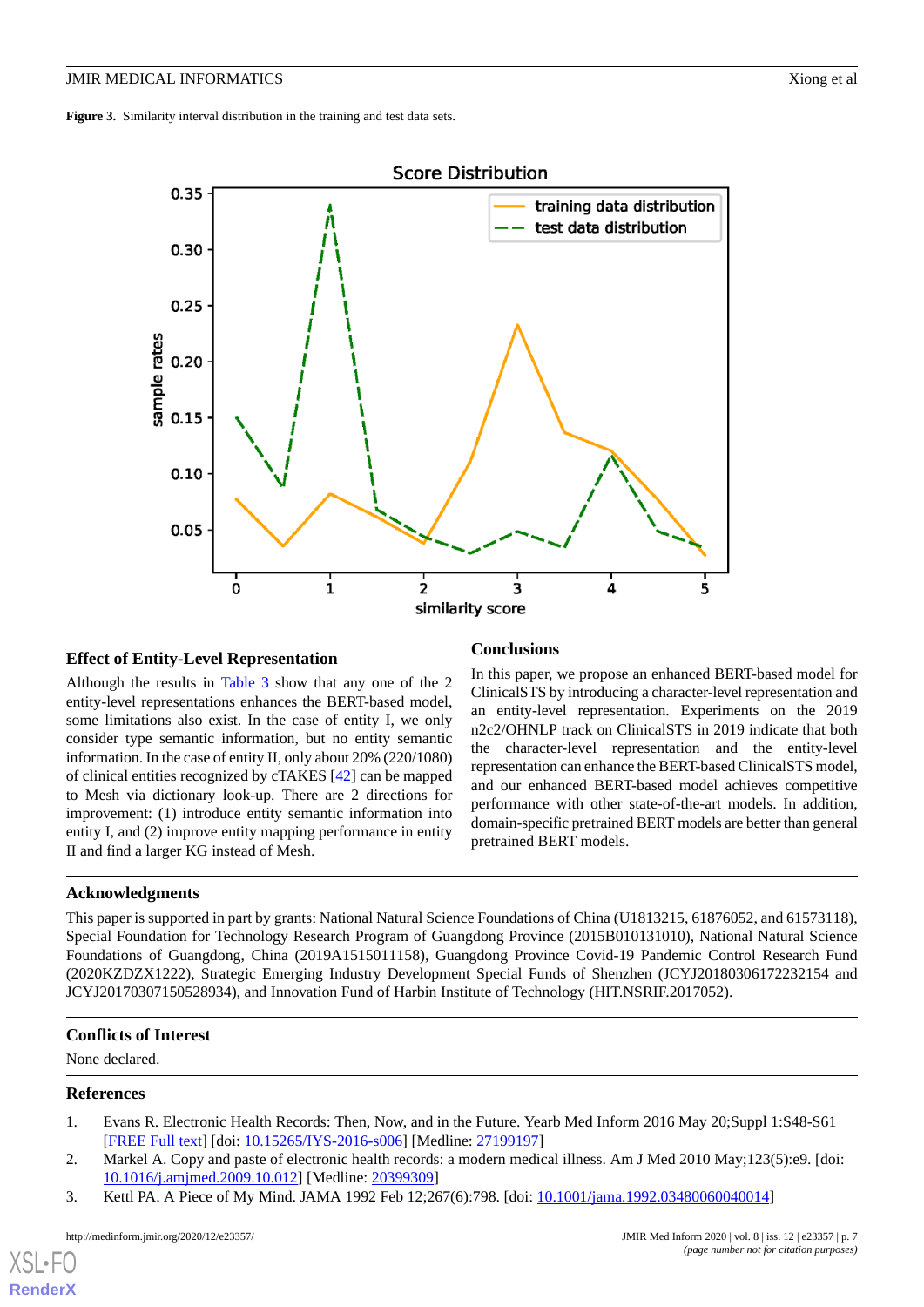- <span id="page-7-0"></span>4. Wu H, Toti G, Morley K, Ibrahim Z, Folarin A, Jackson R, et al. SemEHR: A general-purpose semantic search system to surface semantic data from clinical notes for tailored care, trial recruitment, and clinical research. J Am Med Inform Assoc 2018 May 01;25(5):530-537 [\[FREE Full text\]](http://europepmc.org/abstract/MED/29361077) [doi: [10.1093/jamia/ocx160\]](http://dx.doi.org/10.1093/jamia/ocx160) [Medline: [29361077](http://www.ncbi.nlm.nih.gov/entrez/query.fcgi?cmd=Retrieve&db=PubMed&list_uids=29361077&dopt=Abstract)]
- 5. Hanauer DA, Wu DT, Yang L, Mei Q, Murkowski-Steffy KB, Vydiswaran VV, et al. Development and empirical user-centered evaluation of semantically-based query recommendation for an electronic health record search engine. J Biomed Inform 2017 Mar;67:1-10 [[FREE Full text](https://linkinghub.elsevier.com/retrieve/pii/S1532-0464(17)30017-5)] [doi: [10.1016/j.jbi.2017.01.013](http://dx.doi.org/10.1016/j.jbi.2017.01.013)] [Medline: [28131722\]](http://www.ncbi.nlm.nih.gov/entrez/query.fcgi?cmd=Retrieve&db=PubMed&list_uids=28131722&dopt=Abstract)
- <span id="page-7-1"></span>6. Plaza L, Díaz A. Retrieval of Similar Electronic Health Records Using UMLS Concept Graphs. In: Hopfe CJ, Rezgui Y, Métais E, Preece A, Li H, editors. Natural Language Processing and Information Systems. NLDB 2010. Lecture Notes in Computer Science, vol 6177. Berlin, Germany: Springer; 2010:293-303.
- <span id="page-7-3"></span><span id="page-7-2"></span>7. Cao Y, Liu F, Simpson P, Antieau L, Bennett A, Cimino J, et al. AskHERMES: An online question answering system for complex clinical questions. J Biomed Inform 2011 Apr;44(2):277-288 [\[FREE Full text\]](https://linkinghub.elsevier.com/retrieve/pii/S1532-0464(11)00006-2) [doi: [10.1016/j.jbi.2011.01.004](http://dx.doi.org/10.1016/j.jbi.2011.01.004)] [Medline: [21256977](http://www.ncbi.nlm.nih.gov/entrez/query.fcgi?cmd=Retrieve&db=PubMed&list_uids=21256977&dopt=Abstract)]
- 8. Demner-Fushman D, Lin J. Answer extraction, semantic clustering, and extractive summarization for clinical question answering. In: Proceedings of the 21st International Conference on Computational Linguistics and the 44th Annual Meeting of the Association for Computational Linguistics Association for Computational Linguistics. 2006 Jul Presented at: 21st International Conference on Computational Linguistics and the 44th Annual Meeting of the Association for Computational Linguistics Association for Computational Linguistics; 2006; Sydney, Australia p. 841-848 URL: [https://dl.acm.org/doi/](https://dl.acm.org/doi/10.3115/1220175.1220281) [10.3115/1220175.1220281](https://dl.acm.org/doi/10.3115/1220175.1220281) [doi: [10.3115/1220175.1220281\]](http://dx.doi.org/10.3115/1220175.1220281)
- <span id="page-7-5"></span><span id="page-7-4"></span>9. Stubbs A, Filannino M, Soysal E, Henry S, Uzuner Ö. Cohort selection for clinical trials: n2c2 2018 shared task track 1. J Am Med Inform Assoc 2019 Nov 01;26(11):1163-1171 [\[FREE Full text](http://europepmc.org/abstract/MED/31562516)] [doi: [10.1093/jamia/ocz163](http://dx.doi.org/10.1093/jamia/ocz163)] [Medline: [31562516\]](http://www.ncbi.nlm.nih.gov/entrez/query.fcgi?cmd=Retrieve&db=PubMed&list_uids=31562516&dopt=Abstract)
- 10. Agirre E, Cer D, Diab M, Gonzalez-Agirre A. Semeval-2012 task 6: A pilot on semantic textual similarity. In: SemEval '12: Proceedings of the First Joint Conference on Lexical and Computational Semantics - Volume 1: Proceedings of the main conference and the shared task, and Volume 2: Proceedings of the Sixth International Workshop on Semantic Evaluation. New York, NY: ACM; 2012 Jun 7 Presented at: SemEval '12; 2012; Montréal, Canada p. 385-393 URL: [https://dl.acm.org/](https://dl.acm.org/doi/10.5555/2387636.2387697) [doi/10.5555/2387636.2387697](https://dl.acm.org/doi/10.5555/2387636.2387697) [doi: [10.18653/v1/s17-2001](http://dx.doi.org/10.18653/v1/s17-2001)]
- 11. Agirre E, Cer D, Diab M, Gonzalez-Agirre A, Guo W. SEM 2013 shared task: Semantic Textual Similarity. 2013 Jun 13 Presented at: Human Language Technology: Conference of the North American Chapter of the Association of Computational Linguistics (HLT-NAACL); 2013; Atlanta, GA p. 32-43. [doi: [10.18653/v1/s17-2001\]](http://dx.doi.org/10.18653/v1/s17-2001)
- 12. Agirre E, Banea C, Cardie C, Cer D, Diab M, Gonzalez-Agirre A, et al. SemEval-2014 Task 10: Multilingual Semantic Textual Similarity. 2014 Aug 23 Presented at: International Conference on Computational Linguistics (COLING); August 23-24, 2014; Dublin, Ireland p. 81-91. [doi: [10.3115/v1/s14-2010\]](http://dx.doi.org/10.3115/v1/s14-2010)
- <span id="page-7-6"></span>13. Agirre E, Banea C, Cardie C, Cer D, Diab M, Gonzalez-Agirre A, et al. SemEval-2015 Task 2: Semantic Textual Similarity, English, Spanish and Pilot on Interpretability. 2015 Jun 4 Presented at: Human Language Technology: Conference of the North American Chapter of the Association of Computational Linguistics (HLT-NAACL); June 4-5, 2015; Denver, CO p. 252-263. [doi: [10.18653/v1/S15-2045](http://dx.doi.org/10.18653/v1/S15-2045)]
- <span id="page-7-8"></span><span id="page-7-7"></span>14. Agirre E, Banea C, Cer D, Diab M, González-Agirre A, Mihalcea R, et al. SemEval-2016 Task 1: Semantic Textual Similarity, Monolingual and Cross-Lingual Evaluation. 2016 Jun 2 Presented at: Human Language Technology: Conference of the North American Chapter of the Association of Computational Linguistics (HLT-NAACL); June 16-17, 2016; San Diego, CA p. 497-511. [doi: [10.18653/v1/s16-1081](http://dx.doi.org/10.18653/v1/s16-1081)]
- <span id="page-7-9"></span>15. Wang Y, Afzal N, Fu S, Wang L, Shen F, Rastegar-Mojarad M, et al. MedSTS: a resource for clinical semantic textual similarity. Lang Resources & Evaluation 2018 Oct 24;54(1):57-72. [doi: [10.1007/s10579-018-9431-1](http://dx.doi.org/10.1007/s10579-018-9431-1)]
- <span id="page-7-10"></span>16. Wang Y, Afzal N, Liu S, Rastegar-Mojarad M, Wang L, Shen F, et al. Overview of the BioCreative/OHNLP challenge 2018 Task 2: Clinical Semantic Textual Similarity. In: Proceedings of the BioCreative/OHNLP Challenge 2018. 2018 Presented at: BioCreative/OHNLP Challenge 2018; December, 2018; Washington, DC. [doi: [10.1145/3233547.3233672\]](http://dx.doi.org/10.1145/3233547.3233672)
- <span id="page-7-11"></span>17. Wang Y, Fu S, Shen F, Henry S, Uzuner O, Liu H. The 2019 n2c2/OHNLP Track on Clinical Semantic Textual Similarity: Overview. JMIR Med Inform 2020 Nov 27;8(11):e23375 [[FREE Full text](https://medinform.jmir.org/2020/11/e23375/)] [doi: [10.2196/23375\]](http://dx.doi.org/10.2196/23375) [Medline: [33245291](http://www.ncbi.nlm.nih.gov/entrez/query.fcgi?cmd=Retrieve&db=PubMed&list_uids=33245291&dopt=Abstract)]
- <span id="page-7-12"></span>18. Devlin J, Chang M, Lee K, Toutanova K. BERT: Pre-training of Deep Bidirectional Transformers for Language Understanding. 2019 Presented at: Human Language Technology: Conference of the North American Chapter of the Association of Computational Linguistics (HLT-NAACL); 2019; Minneapolis, MN p. 4171-4186. [doi: [10.18653/v1/n19-1423\]](http://dx.doi.org/10.18653/v1/n19-1423)
- 19. Lipscomb C. Medical Subject Headings (MeSH). Bull Med Libr Assoc 2000 Jul;88(3):265-266 [\[FREE Full text\]](http://europepmc.org/abstract/MED/10928714) [Medline: [10928714](http://www.ncbi.nlm.nih.gov/entrez/query.fcgi?cmd=Retrieve&db=PubMed&list_uids=10928714&dopt=Abstract)]
- 20. Mueller J, Thyagarajan A. Siamese Recurrent Architectures for Learning Sentence Similarity. In: Proceedings of the Thirtieth AAAI Conference on Artificial Intelligence. Palo Alto, CA: AAAI Press; 2016 Presented at: Thirtieth AAAI Conference on Artificial Intelligence; February 12-17, 2016; Phoenix, AZ p. 2786-2792.
- 21. Neculoiu P, Versteegh M, Rotaru M. Learning text similarity with siamese recurrent networks. 2016 Aug 11 Presented at: 5th Workshop on Representation Learning for NLP, RepL4NLP@ACL 2020; August 11, 2016; Berlin, Germany p. 148-157. [doi: [10.18653/v1/w16-1617\]](http://dx.doi.org/10.18653/v1/w16-1617)

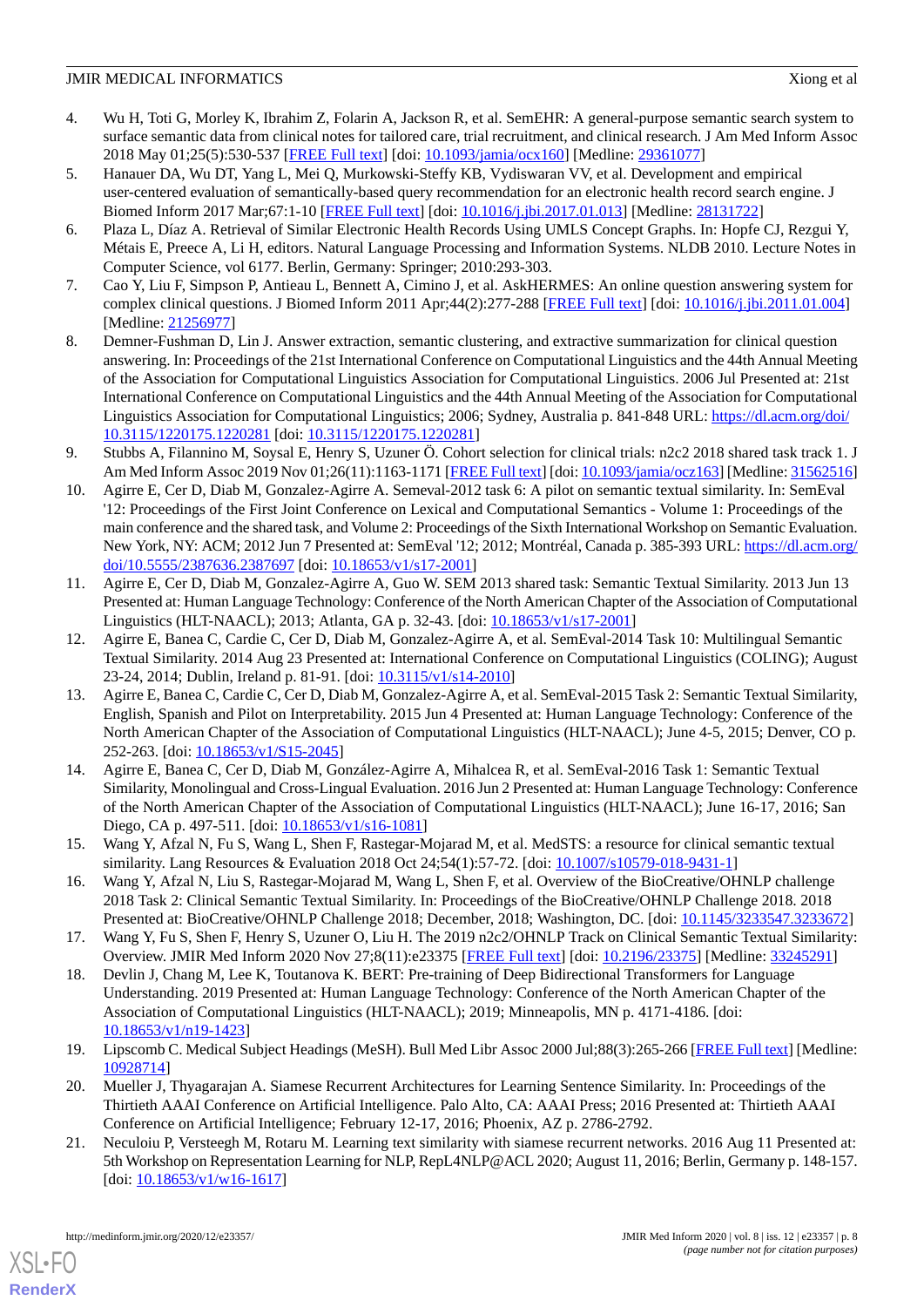22. Hu B, Lu Z, Li H, Chen Q. Convolutional Neural Network Architectures for Matching Natural Language Sentences. 2014 Dec 8 Presented at: Neural Information Processing Systems (NeurIPS); December 8-13, 2014; Montreal, Quebec, Canada p. 2042-2050 URL: [http://papers.nips.cc/paper/](http://papers.nips.cc/paper/5550-convolutional-neural-network-architectures-for-matching-natural-language-sentences.pdf)

[5550-convolutional-neural-network-architectures-for-matching-natural-language-sentences.pdf](http://papers.nips.cc/paper/5550-convolutional-neural-network-architectures-for-matching-natural-language-sentences.pdf)

- <span id="page-8-1"></span><span id="page-8-0"></span>23. Wang K, Yang B, Xu G, He X. Medical Question Retrieval Based on Siamese Neural Network Transfer Learning Method. In: Database Systems for Advanced Applications. Cham, Switzerland: Springer International Publishing; Apr 24, 2019:49-64.
- 24. Conneau A, Kiela D, Schwenk H, Barrault L, Bordes A. Supervised learning of universal sentence representations from natural language inference data. In: Proceedings of the 2017 Conference on Empirical Methods in Natural Language Processing.: Copenhagen, Denmark; 2017 Sep Presented at: 2017 Conference on Empirical Methods in Natural Language Processing; Association for Computational Linguistics; Stroudsburg, PA. [doi: [10.18653/v1/d17-1070\]](http://dx.doi.org/10.18653/v1/d17-1070)
- <span id="page-8-2"></span>25. He H, Gimpel K, Lin J. Multi-Perspective Sentence Similarity Modeling with Convolutional Neural Networks. In: Proceedings of the 2015 Conference on Empirical Methods in Natural Language Processing, EMNLP 2015. Stroudsburg, PA: Association for Computational Linguistics; 2015 Sep 17 Presented at: Conference on Empirical Methods in Natural Language Processing (EMNLP 2015); September 17-21, 2015; Lisbon, Portugal p. 1576-1586. [doi: [10.18653/v1/d15-1181\]](http://dx.doi.org/10.18653/v1/d15-1181)
- <span id="page-8-4"></span><span id="page-8-3"></span>26. Kim S, Kang I, Kwak N. Semantic Sentence Matching with Densely-Connected Recurrent and Co-Attentive Information. In: Proceedings of the AAAI Conference on Artificial Intelligence. 2019 Jul 17 Presented at: AAAI Conference on Artificial Intelligence; January 27 to February 1, 2019; Honolulu, HI p. 6586-6593. [doi: [10.1609/aaai.v33i01.33016586\]](http://dx.doi.org/10.1609/aaai.v33i01.33016586)
- <span id="page-8-5"></span>27. Yin W, Schütze H, Xiang B, Zhou B. ABCNN: Attention-Based Convolutional Neural Network for Modeling Sentence Pairs. TACL 2016 Dec;4:259-272. [doi: [10.1162/tacl\\_a\\_00097\]](http://dx.doi.org/10.1162/tacl_a_00097)
- <span id="page-8-6"></span>28. Wang Z, Hamza W, Florian R. Bilateral Multi-Perspective Matching for Natural Language Sentences. In: Proceedings of the Twenty-Sixth International Joint Conference on Artificial Intelligence (IJCAI). 2017 Aug 19 Presented at: Twenty-Sixth International Joint Conference on Artificial Intelligence (IJCAI); August 19-25, 2017; Melbourne, Australia p. 4144-4150. [doi: [10.24963/ijcai.2017/579\]](http://dx.doi.org/10.24963/ijcai.2017/579)
- <span id="page-8-7"></span>29. He H, Lin J. Pairwise Word Interaction Modeling with Deep Neural Networks for Semantic Similarity Measurement. In: Proceedings of the 2016 Conference of the North American Chapter of the Association for Computational Linguistics: Human Language Technologies. Stroudsburg, PA: Association for Computational Linguistics; 2016 Jun 12 Presented at: Human Language Technology: Conference of the North American Chapter of the Association of Computational Linguistics (HLT-NAACL); June 12-17, 2016; San Diego CA p. 937-948. [doi: [10.18653/v1/n16-1108](http://dx.doi.org/10.18653/v1/n16-1108)]
- <span id="page-8-8"></span>30. Tan C, Wei F, Wang W, Lv W, Zhou M. Multiway Attention Networks for Modeling Sentence Pairs. In: Proceedings of the Twenty-Seventh International Joint Conference on Artificial Intelligence. 2018 Jul 13 Presented at: Twenty-Seventh International Joint Conference on Artificial Intelligence; July 13-19, 2018; Stockholm, Sweden p. 4411-4417. [doi: [10.24963/ijcai.2018/613](http://dx.doi.org/10.24963/ijcai.2018/613)]
- <span id="page-8-9"></span>31. Gong Y, Luo H, Zhang J. Natural Language Inference over Interaction Space. 2018 Apr 30 Presented at: 6th International Conference on Learning Representations, ICLR 2018; May 3, 2018; Vancouver, BC, Canada URL: [https://openreview.net/](https://openreview.net/forum?id=r1dHXnH6-) [forum?id=r1dHXnH6-](https://openreview.net/forum?id=r1dHXnH6-)
- <span id="page-8-11"></span><span id="page-8-10"></span>32. Yang Z, Dai Z, Yang Y, Carbonell J, Salakhutdinov R, Le Q. XLNet: Generalized Autoregressive Pretraining for Language Understanding. 2019 Dec 8 Presented at: Neural Information Processing Systems (NeurIPS), 2019; December 8-14, 2019; Vancouver, BC, Canada p. 5754-5764 URL: [http://papers.nips.cc/paper/](http://papers.nips.cc/paper/8812-xlnet-generalized-autoregressive-pretraining-for-language-understanding.pdf) [8812-xlnet-generalized-autoregressive-pretraining-for-language-understanding.pdf](http://papers.nips.cc/paper/8812-xlnet-generalized-autoregressive-pretraining-for-language-understanding.pdf)
- 33. Liu Y, Ott M, Goyal N, Du J, Joshi M, Chen D, et al. RoBERTa: A Robustly Optimized BERT Pretraining Approach. 2019 Jul 26. URL: <https://arxiv.org/abs/1907.11692> [accessed 2019-07-26]
- 34. Liu Z, Chen Y, Tang B, Wang X, Chen Q, Li H, et al. Automatic de-identification of electronic medical records using token-level and character-level conditional random fields. J Biomed Inform 2015 Dec;58 Suppl:S47-S52 [\[FREE Full text](https://linkinghub.elsevier.com/retrieve/pii/S1532-0464(15)00119-7)] [doi: [10.1016/j.jbi.2015.06.009\]](http://dx.doi.org/10.1016/j.jbi.2015.06.009) [Medline: [26122526](http://www.ncbi.nlm.nih.gov/entrez/query.fcgi?cmd=Retrieve&db=PubMed&list_uids=26122526&dopt=Abstract)]
- <span id="page-8-12"></span>35. Xiong Y, Shen Y, Huang Y, Chen S, Tang B, Wang X, et al. A Deep Learning-Based System for PharmaCoNER. In: Proceedings of The 5th Workshop on BioNLP Open Shared Tasks, BioNLP-OST@EMNLP-IJNCLP 2019. Stroudsburg, PA: Association for Computational Linguistics; 2019 Dec 4 Presented at: 5th Workshop on BioNLP Open Shared Tasks, BioNLP-OST@EMNLP-IJNCLP 2019; November 4, 2019; Hong Kong, China p. 33-37. [doi: [10.18653/v1/d19-5706\]](http://dx.doi.org/10.18653/v1/d19-5706)
- <span id="page-8-14"></span><span id="page-8-13"></span>36. Dong C, Zhang J, Zong C, Hattori M, Di H. Character-Based LSTM-CRF with Radical-Level Features for Chinese Named Entity Recognition. Cham, Switzerland: Springer International Publishing; 2016 Dec 2 Presented at: Natural Language Understanding and Intelligent Applications - 5th CCF Conference on Natural Language Processing and Chinese Computing, NLPCC 2016, and 24th International Conference on Computer Processing of Oriental Languages, ICCPOL 2016; December 2-6, 2016; Kunming, China p. 239-250. [doi: [10.1007/978-3-319-50496-4\\_20\]](http://dx.doi.org/10.1007/978-3-319-50496-4_20)
- 37. Niu J, Yang Y, Zhang S, Sun Z, Zhang W. Multi-task Character-Level Attentional Networks for Medical Concept Normalization. Neural Process Lett 2018 Jun 18;49(3):1239-1256. [doi: [10.1007/s11063-018-9873-x\]](http://dx.doi.org/10.1007/s11063-018-9873-x)
- 38. Clark K, Manning C. Improving Coreference Resolution by Learning Entity-Level Distributed Representations. In: Proceedings of the 54th Annual Meeting of the Association for Computational Linguistics, ACL 2016. Stroudsburg, PA: The Association for Computer Linguistics; 2016 Aug 7 Presented at: 54th Annual Meeting of the Association for Computational Linguistics, ACL 2016; August 7-12, 2016; Berlin, Germany. [doi: [10.18653/v1/p16-1061\]](http://dx.doi.org/10.18653/v1/p16-1061)

[XSL](http://www.w3.org/Style/XSL)•FO **[RenderX](http://www.renderx.com/)**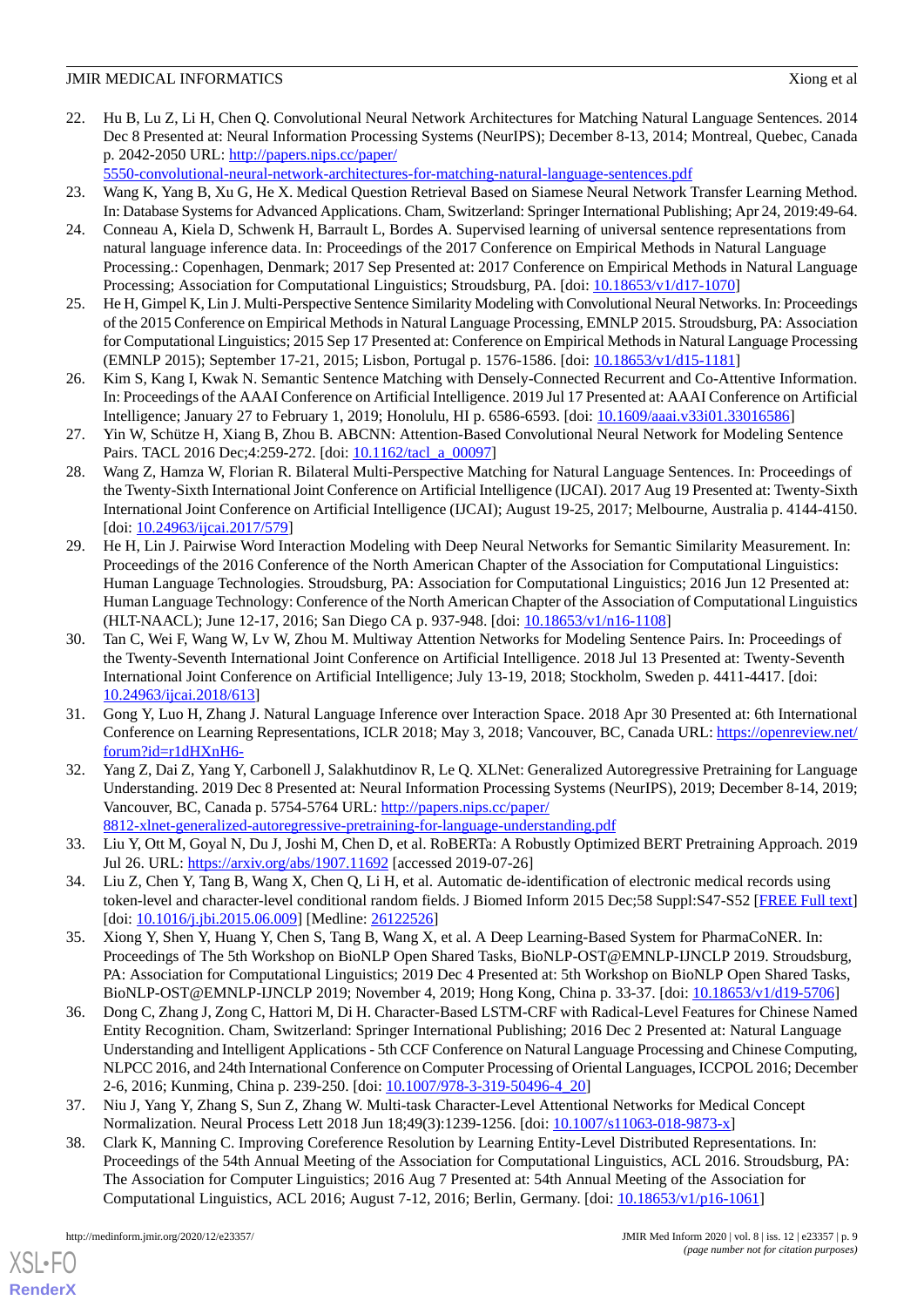- <span id="page-9-0"></span>39. Wu T, Wang Y, Wang Y, Zhao E, Yuan Y, Yang Z. Representation Learning of EHR Data via Graph-Based Medical Entity Embedding. arXiv. 2019 Oct 7. URL:<https://arxiv.org/abs/1910.02574> [accessed 2019-10-07]
- <span id="page-9-1"></span>40. Yang J, Liang S, Zhang Y. Design Challenges and Misconceptions in Neural Sequence Labeling. In: Proceedings of the 27th International Conference on Computational Linguistics, COLING 2018. 2018 Aug 20 Presented at: 27th International Conference on Computational Linguistics, COLING 2018; August 20-26, 2018; Santa Fe, NM p. 3879-3889 URL: [https:/](https://www.aclweb.org/anthology/C18-1327/) [/www.aclweb.org/anthology/C18-1327/](https://www.aclweb.org/anthology/C18-1327/)
- <span id="page-9-3"></span><span id="page-9-2"></span>41. Liu Z, Yang M, Wang X, Chen Q, Tang B, Wang Z, et al. Entity recognition from clinical texts via recurrent neural network. BMC Med Inform Decis Mak 2017 Jul 05;17(Suppl 2):67 [\[FREE Full text](https://bmcmedinformdecismak.biomedcentral.com/articles/10.1186/s12911-017-0468-7)] [doi: [10.1186/s12911-017-0468-7\]](http://dx.doi.org/10.1186/s12911-017-0468-7) [Medline: [28699566](http://www.ncbi.nlm.nih.gov/entrez/query.fcgi?cmd=Retrieve&db=PubMed&list_uids=28699566&dopt=Abstract)]
- <span id="page-9-4"></span>42. Apache cTAKESTM - clinical Text Analysis Knowledge Extraction System. URL:<https://ctakes.apache.org/> [accessed 2020-03-22]
- <span id="page-9-5"></span>43. Bordes A, Usunier N, Garcia-Duran A, Weston J, Yakhnenko O. Translating Embeddings for Modeling Multi-relational Data. In: Advances in Neural Information Processing Systems. 2013 Dec 5 Presented at: 27th Annual Conference on Neural Information Processing Systems 2013; December 5-8, 2013; Lake Tahoe, NV p. 2787-2795 URL: [http://papers.nips.cc/](http://papers.nips.cc/paper/5071-translating-embeddings-for-modeling-multi-relational-data.pdf) [paper/5071-translating-embeddings-for-modeling-multi-relational-data.pdf](http://papers.nips.cc/paper/5071-translating-embeddings-for-modeling-multi-relational-data.pdf)
- <span id="page-9-6"></span>44. Google Research: BERT. 2020. URL: <https://github.com/google-research/bert> [accessed 2020-08-06]
- <span id="page-9-7"></span>45. Peng Y, Yan S, Lu Z. Transfer Learning in Biomedical Natural Language Processing: An Evaluation of BERT and ELMo on Ten Benchmarking Datasets. In: Proceedings of the 18th BioNLP Workshop and Shared Task, BioNLP@ACL 2019. 2019 Aug 1 Presented at: 18th BioNLP Workshop and Shared Task, BioNLP@ACL 2019; August 1, 2019; Florence, Italy p. 58-65. [doi:  $10.18653/v1/w19-5006$ ]
- <span id="page-9-8"></span>46. Lee J, Yoon W, Kim S, Kim D, Kim S, So C, et al. BioBERT: a pre-trained biomedical language representation model for biomedical text mining. Bioinformatics 2020 Feb 15;36(4):1234-1240. [doi: [10.1093/bioinformatics/btz682](http://dx.doi.org/10.1093/bioinformatics/btz682)] [Medline: [31501885](http://www.ncbi.nlm.nih.gov/entrez/query.fcgi?cmd=Retrieve&db=PubMed&list_uids=31501885&dopt=Abstract)]
- <span id="page-9-9"></span>47. Malheiros Y. senticnet: Access SenticNet data using Python Internet. URL: <https://github.com/yurimalheiros/senticnetapi> [accessed 2020-12-16]
- 48. Xu H, Stenner SP, Doan S, Johnson KB, Waitman LR, Denny JC. MedEx: a medication information extraction system for clinical narratives. Journal of the American Medical Informatics Association 2010 Jan 01;17(1):19-24. [doi: [10.1197/jamia.m3378](http://dx.doi.org/10.1197/jamia.m3378)]

# **Abbreviations**

**BERT:** bidirectional encoder representation from transformers **ClinicalSTS:** clinical semantic textual similarity **CNN:** convolutional neural network **EHR:** electronic health record **KG:** knowledge graph **MLP:** multilayer perceptron **NLP:** natural language processing **OHNLP:** Open Health Natural Language Processing **OOV:** out of vocabulary PCC: Pearson correlation coefficient **SemEval:** Semantic Evaluation **STS:** semantic textual similarity

*Edited by Y Wang; submitted 10.08.20; peer-reviewed by X Yang, M Manzanares, M Memon; comments to author 22.09.20; revised version received 10.11.20; accepted 16.11.20; published 29.12.20*

*Please cite as:*

*Using Character-Level and Entity-Level Representations to Enhance Bidirectional Encoder Representation From Transformers-Based Clinical Semantic Textual Similarity Model: ClinicalSTS Modeling Study JMIR Med Inform 2020;8(12):e23357 URL: <http://medinform.jmir.org/2020/12/e23357/> doi: [10.2196/23357](http://dx.doi.org/10.2196/23357)*

*PMID: [33372664](http://www.ncbi.nlm.nih.gov/entrez/query.fcgi?cmd=Retrieve&db=PubMed&list_uids=33372664&dopt=Abstract)*



*Xiong Y, Chen S, Chen Q, Yan J, Tang B*